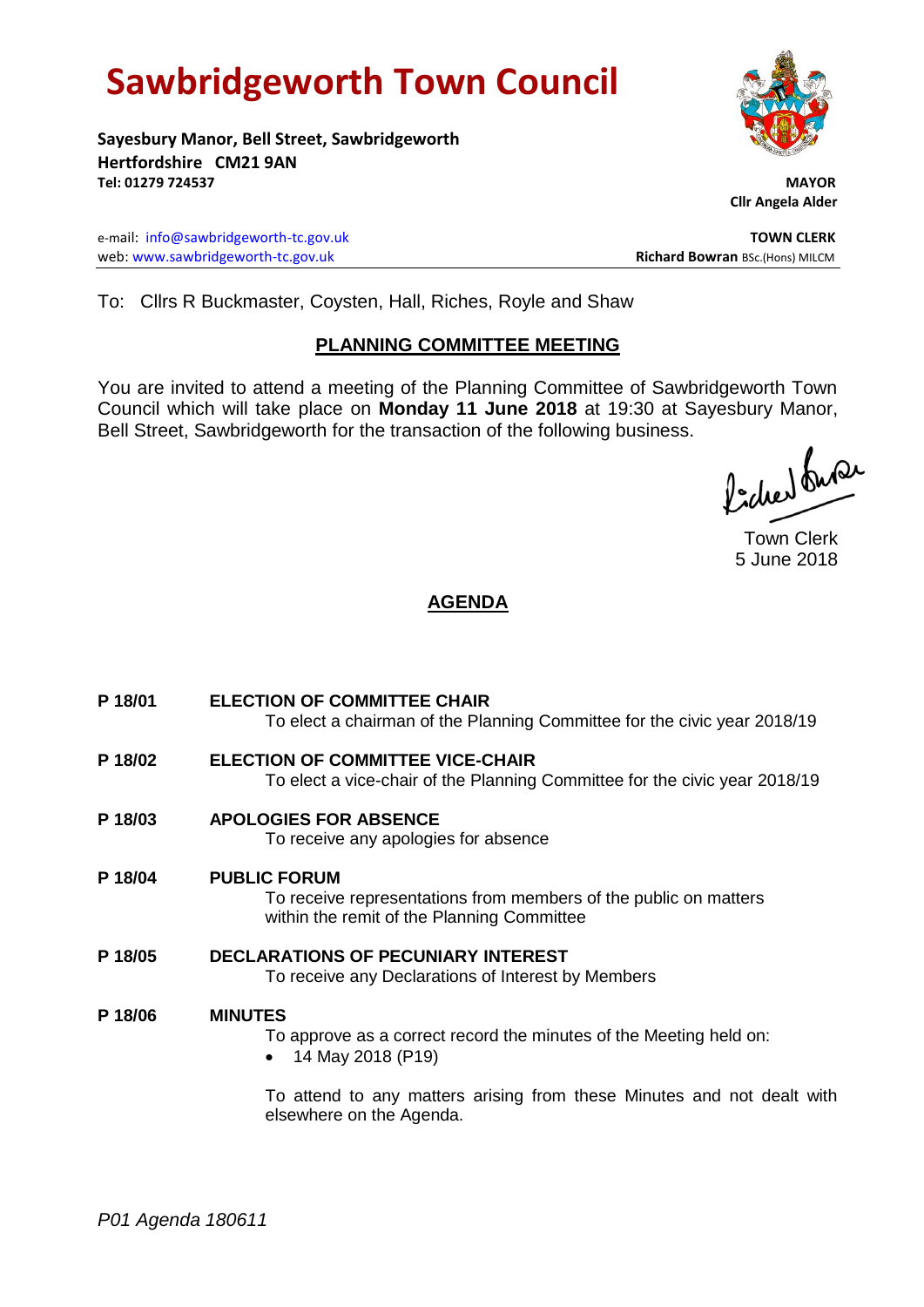#### **P 18/07 PLANNING APPLICATIONS RECEIVED FROM EHDC**

To consider Planning Applications received from EHDC since the last meeting of the Planning Committee

## **3/17/1778/FUL 11, 13 and 15 London Rd, CM21**

[Crossover and driveway](https://publicaccess.eastherts.gov.uk/online-applications/applicationDetails.do?keyVal=OTQM7NGLHV400&activeTab=summary) **Applicant:** Swayprime Limited

## **3/18/0548/HH Dawn, 1 Walnut Tree Avenue, CM21 9JR**

[Single storey rear extension](https://publicaccess.eastherts.gov.uk/online-applications/applicationDetails.do?activeTab=documents&keyVal=P5D7MXGLKWB00)  **Applicant:** Mrs V Graney

## **3/18/0786/ADV 17 High Wych Road, CM21 0AY**

[Replacement non-illuminated timber fascia and replacement free standing non illuminated](https://publicaccess.eastherts.gov.uk/online-applications/applicationDetails.do?activeTab=documents&keyVal=P6SZI1GLLAL00)  [swinging sign](https://publicaccess.eastherts.gov.uk/online-applications/applicationDetails.do?activeTab=documents&keyVal=P6SZI1GLLAL00) **Applicant:** Darren Grover

**\_\_\_\_\_\_\_\_\_\_\_\_\_\_\_\_\_\_\_\_\_\_\_\_\_\_\_\_\_\_\_\_\_\_\_\_\_\_\_\_\_\_\_\_\_\_\_\_\_\_\_\_\_\_\_\_\_\_\_\_\_\_\_\_\_\_**

**\_\_\_\_\_\_\_\_\_\_\_\_\_\_\_\_\_\_\_\_\_\_\_\_\_\_\_\_\_\_\_\_\_\_\_\_\_\_\_\_\_\_\_\_\_\_\_\_\_\_\_\_\_\_\_\_\_\_\_\_\_\_\_\_\_\_**

**\_\_\_\_\_\_\_\_\_\_\_\_\_\_\_\_\_\_\_\_\_\_\_\_\_\_\_\_\_\_\_\_\_\_\_\_\_\_\_\_\_\_\_\_\_\_\_\_\_\_\_\_\_\_\_\_\_\_\_\_\_\_\_\_\_\_**

**\_\_\_\_\_\_\_\_\_\_\_\_\_\_\_\_\_\_\_\_\_\_\_\_\_\_\_\_\_\_\_\_\_\_\_\_\_\_\_\_\_\_\_\_\_\_\_\_\_\_\_\_\_\_\_\_\_\_\_\_\_\_\_\_\_\_**

**\_\_\_\_\_\_\_\_\_\_\_\_\_\_\_\_\_\_\_\_\_\_\_\_\_\_\_\_\_\_\_\_\_\_\_\_\_\_\_\_\_\_\_\_\_\_\_\_\_\_\_\_\_\_\_\_\_\_\_\_\_\_\_\_\_**

## **3/18/0791/LBC 17 High Wych Road, CM21 0AY**

[Replacement non-illuminated timber fascia and removal of amenity boards](https://publicaccess.eastherts.gov.uk/online-applications/applicationDetails.do?activeTab=documents&keyVal=P6VGEHGLLB300) **Applicant:** Darren Grover

#### **3/18/0978/FUL Farlea, Spellbrook Lane West, Spellbrook**

[Change of use of stable block to C3 –](https://publicaccess.eastherts.gov.uk/online-applications/applicationDetails.do?activeTab=documents&keyVal=P7UBYNGLLNH00) 1no 3 bedroomed dwelling **Applicant:** Mr Peter Bada

## **3/18/1023FUL Pishiobury House, Pishiobury Drive**

[Conversion of ground floor to create 2no. 2 bedroom ground floor apartments \(associated](https://publicaccess.eastherts.gov.uk/online-applications/applicationDetails.do?activeTab=documents&keyVal=P85FY3GLLQO00)  [with LPA 3/14/1748/FP for conversion from office to form 6 residential units\)](https://publicaccess.eastherts.gov.uk/online-applications/applicationDetails.do?activeTab=documents&keyVal=P85FY3GLLQO00) **Applicant:** M&D Developments

**\_\_\_\_\_\_\_\_\_\_\_\_\_\_\_\_\_\_\_\_\_\_\_\_\_\_\_\_\_\_\_\_\_\_\_\_\_\_\_\_\_\_\_\_\_\_\_\_\_\_\_\_\_\_\_\_\_\_\_\_\_\_\_\_\_\_**

**\_\_\_\_\_\_\_\_\_\_\_\_\_\_\_\_\_\_\_\_\_\_\_\_\_\_\_\_\_\_\_\_\_\_\_\_\_\_\_\_\_\_\_\_\_\_\_\_\_\_\_\_\_\_\_\_\_\_\_\_\_\_\_\_\_\_**

## **3/18/1024/LBC Pishiobury House, Pishiobury Drive**

Alterations to approved ground floor & [basement layout to create 2no. 2 bedroom](https://publicaccess.eastherts.gov.uk/online-applications/applicationDetails.do?activeTab=documents&keyVal=P85FY5GLLQP00)  [apartments in lieu of 1no. 3 bedroom apartment with new external sunken area & glazed](https://publicaccess.eastherts.gov.uk/online-applications/applicationDetails.do?activeTab=documents&keyVal=P85FY5GLLQP00)  [doors](https://publicaccess.eastherts.gov.uk/online-applications/applicationDetails.do?activeTab=documents&keyVal=P85FY5GLLQP00)

**\_\_\_\_\_\_\_\_\_\_\_\_\_\_\_\_\_\_\_\_\_\_\_\_\_\_\_\_\_\_\_\_\_\_\_\_\_\_\_\_\_\_\_\_\_\_\_\_\_\_\_\_\_\_\_\_\_\_\_\_\_\_\_\_\_\_**

**Applicant:** M&D Developments

## **3/18/1038/HH 7 Reedings Way, CM21 9DX**

[Two storey rear, single storey front extensions and insertion of roof light to front elevation](https://publicaccess.eastherts.gov.uk/online-applications/applicationDetails.do?activeTab=documents&keyVal=P87AMAGLLRM00)  **Applicant:** Mrs Ayse Casey **\_\_\_\_\_\_\_\_\_\_\_\_\_\_\_\_\_\_\_\_\_\_\_\_\_\_\_\_\_\_\_\_\_\_\_\_\_\_\_\_\_\_\_\_\_\_\_\_\_\_\_\_\_\_\_\_\_\_\_\_\_\_\_\_\_\_**

## **3/18/1049/HH 16 Walnut Tree Crescent, CM21 9EB**

[Conversion of single storey bungalow to two storey dwelling with single storey garage](https://publicaccess.eastherts.gov.uk/online-applications/applicationDetails.do?activeTab=documents&keyVal=P8EPAHGLLSS00)  [extension and open canopy](https://publicaccess.eastherts.gov.uk/online-applications/applicationDetails.do?activeTab=documents&keyVal=P8EPAHGLLSS00)  **Applicant:** Mr K Fuller

**\_\_\_\_\_\_\_\_\_\_\_\_\_\_\_\_\_\_\_\_\_\_\_\_\_\_\_\_\_\_\_\_\_\_\_\_\_\_\_\_\_\_\_\_\_\_\_\_\_\_\_\_\_\_\_\_\_\_\_\_\_\_\_\_\_\_**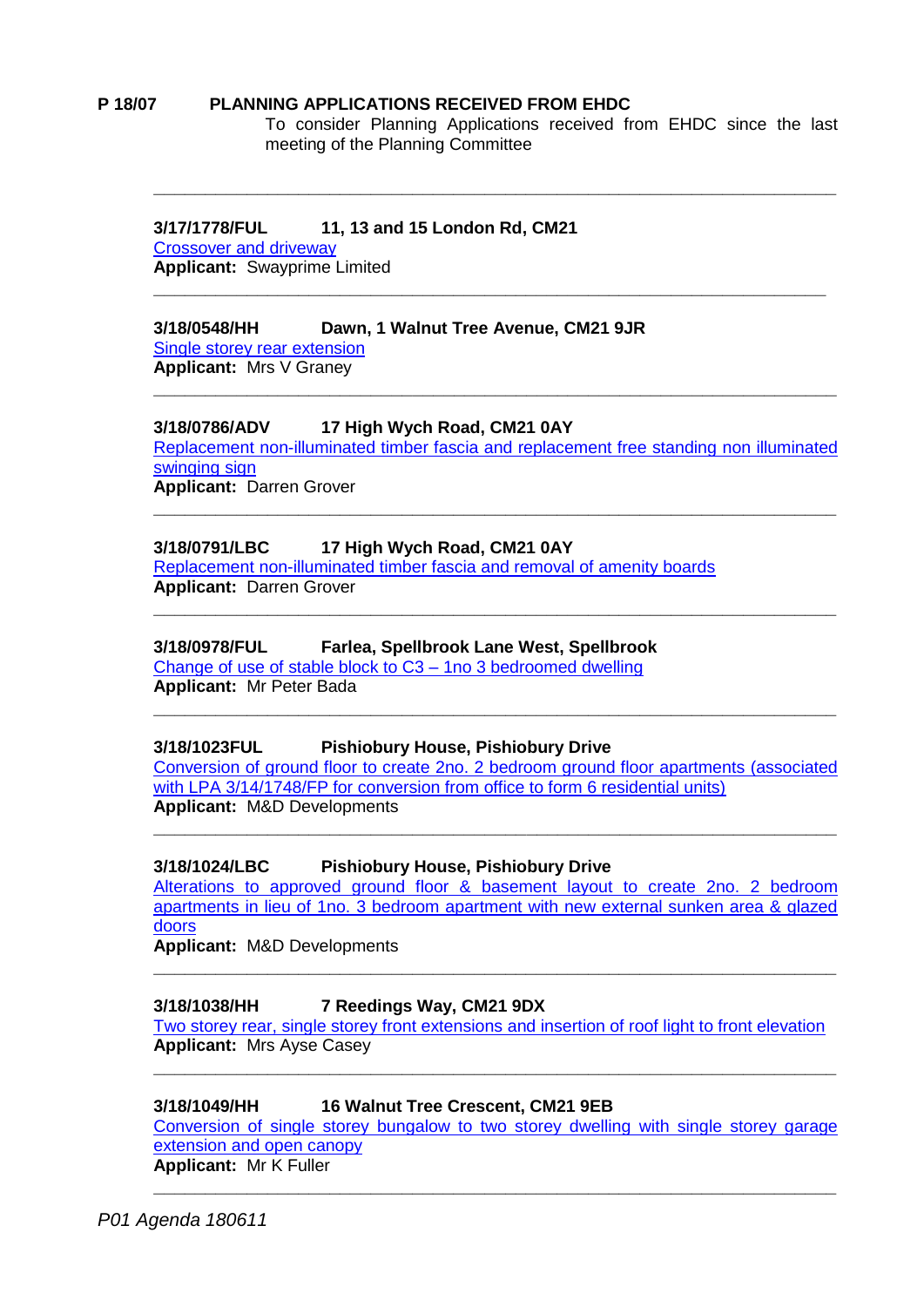**3/18/1127/HH 6 The Forebury, CM21 9BD** [Two storey side extension](https://publicaccess.eastherts.gov.uk/online-applications/applicationDetails.do?activeTab=documents&keyVal=P8TIN0GLLXY00) **Applicant:** Mr & Mrs Smith

#### **3/18/1130/HH 8 Sayesbury Avenue, CM21 0ED**

[Proposed single storey rear extension and alterations to ground floor fenestration](https://publicaccess.eastherts.gov.uk/online-applications/applicationDetails.do?keyVal=P8TINKGLLY700&activeTab=summary) **Applicant:** Mr & Mrs Bowler

**3/18/1133/PNHH 21 Roseacres, CM21** 

[Single storey rear extension with pitched roof and 3 no. rooflights –](https://publicaccess.eastherts.gov.uk/online-applications/applicationDetails.do?activeTab=documents&keyVal=P8TIQ8GL01P00) maximum depth 3.6 [metres, maximum height 3.5 metres and maximum eaves height of 2.6 metres](https://publicaccess.eastherts.gov.uk/online-applications/applicationDetails.do?activeTab=documents&keyVal=P8TIQ8GL01P00) **Applicant:** Mr Richard Whisker

**\_\_\_\_\_\_\_\_\_\_\_\_\_\_\_\_\_\_\_\_\_\_\_\_\_\_\_\_\_\_\_\_\_\_\_\_\_\_\_\_\_\_\_\_\_\_\_\_\_\_\_\_\_\_\_\_\_\_\_\_\_\_\_\_\_\_**

**\_\_\_\_\_\_\_\_\_\_\_\_\_\_\_\_\_\_\_\_\_\_\_\_\_\_\_\_\_\_\_\_\_\_\_\_\_\_\_\_\_\_\_\_\_\_\_\_\_\_\_\_\_\_\_\_\_\_\_\_\_\_\_\_\_\_**

**\_\_\_\_\_\_\_\_\_\_\_\_\_\_\_\_\_\_\_\_\_\_\_\_\_\_\_\_\_\_\_\_\_\_\_\_\_\_\_\_\_\_\_\_\_\_\_\_\_\_\_\_\_\_\_\_\_\_\_\_\_\_\_\_\_\_**

**\_\_\_\_\_\_\_\_\_\_\_\_\_\_\_\_\_\_\_\_\_\_\_\_\_\_\_\_\_\_\_\_\_\_\_\_\_\_\_\_\_\_\_\_\_\_\_\_\_\_\_\_\_\_\_\_\_\_\_\_\_\_\_\_\_\_**

**\_\_\_\_\_\_\_\_\_\_\_\_\_\_\_\_\_\_\_\_\_\_\_\_\_\_\_\_\_\_\_\_\_\_\_\_\_\_\_\_\_\_\_\_\_\_\_\_\_\_\_\_\_\_\_\_\_\_\_\_\_\_\_\_\_\_**

**\_\_\_\_\_\_\_\_\_\_\_\_\_\_\_\_\_\_\_\_\_\_\_\_\_\_\_\_\_\_\_\_\_\_\_\_\_\_\_\_\_\_\_\_\_\_\_\_\_\_\_\_\_\_\_\_\_\_\_\_\_\_\_\_\_\_**

**\_\_\_\_\_\_\_\_\_\_\_\_\_\_\_\_\_\_\_\_\_\_\_\_\_\_\_\_\_\_\_\_\_\_\_\_\_\_\_\_\_\_\_\_\_\_\_\_\_\_\_\_\_\_\_\_\_\_\_\_\_\_\_\_\_\_**

**3/18/1182/HH Boxley, Bonks Hill, CM21 9HU**  [Single storey side/rear extension](https://publicaccess.eastherts.gov.uk/online-applications/applicationDetails.do?keyVal=P931R2GL00X00&activeTab=summary) **Applicant:** Mr & Mrs Harmack

**P 18/08 LATE PLANNING APPLICATIONS** To deal with Planning Applications received from EHDC following the Publication of this Agenda and received before 8 June 2018

**P 18/09 PLANNING DECISIONS MADE BY EHDC** To receive Planning Decisions from EHDC

> **3/15/1028/FUL Rivers Hospital, High Wych Road, CM21 0AB** Erection of cancer care unit with associated car *STC Comment:* No objection. *EHDC Decision:* Granted.

**3/18/0462/FUL 2 Church Street, CM21 9AB** Change of use from A1 to a Beauty Salon (Sui Generis) *STC Comment:* No objection. *EHDC Decision:* Granted.

#### **3/18/0518/HH Penrhyn, London Road, Spellbrook, CM23 4BA**

Proposed two storey front extension and first floor side extension. First floor balconies to front, side and rear of dwelling with new first floor front external doors *STC Comment:* No objection.

**\_\_\_\_\_\_\_\_\_\_\_\_\_\_\_\_\_\_\_\_\_\_\_\_\_\_\_\_\_\_\_\_\_\_\_\_\_\_\_\_\_\_\_\_\_\_\_\_\_\_\_\_\_\_\_\_\_\_\_\_\_\_\_\_\_\_**

*EHDC Decision:* Refused. Overdevelopment. Out of keeping and harmful to the character and appearance of existing building and surrounding area. Inappropriate development in Green Belt. Loss of privacy to occupants of "Badencourt" & "Brambles"

**\_\_\_\_\_\_\_\_\_\_\_\_\_\_\_\_\_\_\_\_\_\_\_\_\_\_\_\_\_\_\_\_\_\_\_\_\_\_\_\_\_\_\_\_\_\_\_\_\_\_\_\_\_\_\_\_\_\_\_\_\_\_\_\_\_\_**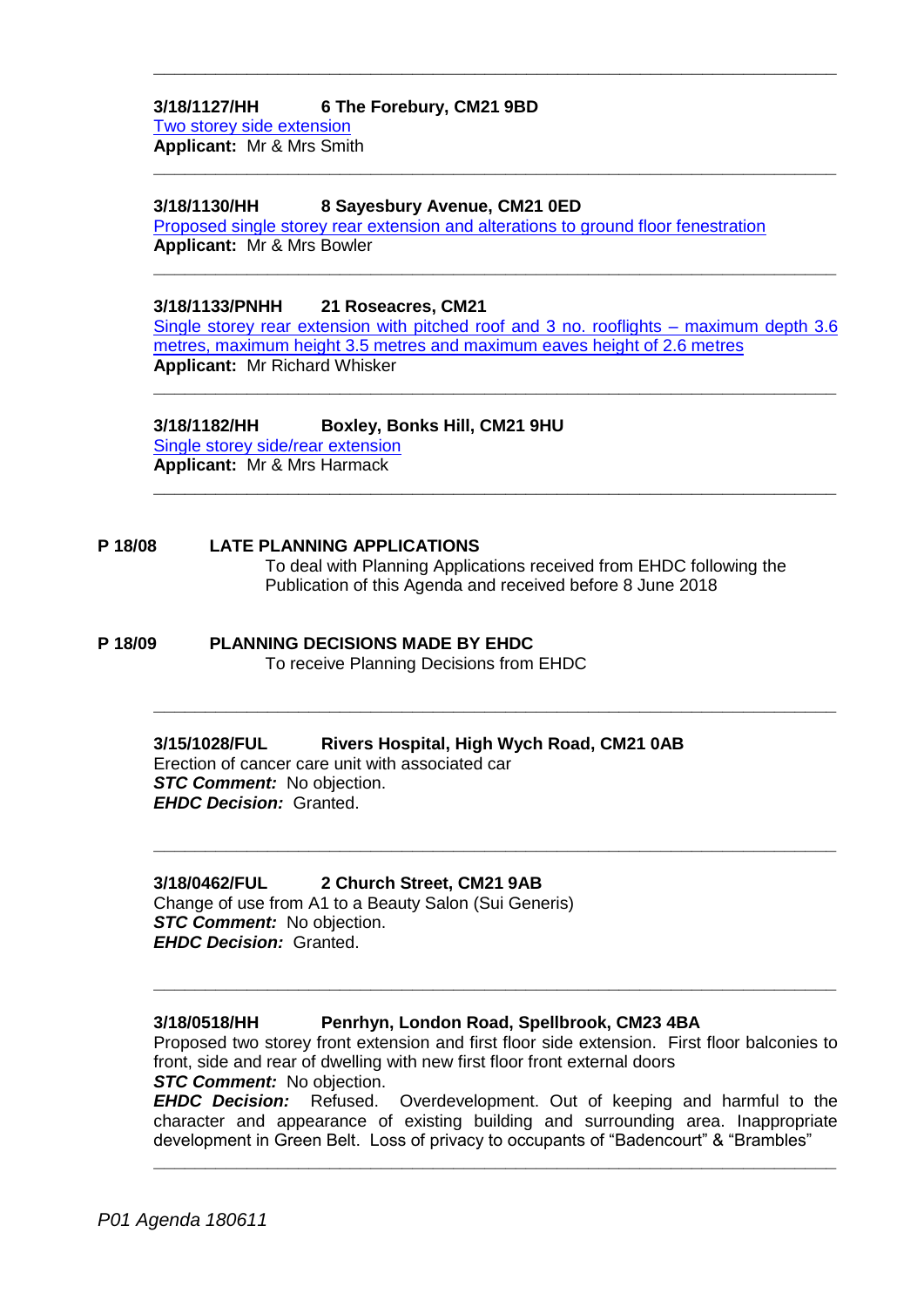#### **3/18/0603/HH 11 Bell Mead, CM21 9ES**

Rear single storey extension: Front single storey porch: Alter existing Upvc cladding to brick slips

**\_\_\_\_\_\_\_\_\_\_\_\_\_\_\_\_\_\_\_\_\_\_\_\_\_\_\_\_\_\_\_\_\_\_\_\_\_\_\_\_\_\_\_\_\_\_\_\_\_\_\_\_\_\_\_\_\_\_\_\_\_\_\_\_\_\_**

#### *STC Comment:* No objection.

*EHDC Decision:* Refused. "The proposed developments, by reason of the materials proposed, fails to achieve a high standard of design to respond to the context of the site, or to reflect local distinctiveness. The developments would therefore be harmful to the character and appearance of the existing dwelling, adjoining row of terraces and surrounding area, contrary to Policy ENV1, ENV5 and ENV6 of the East Herts Local Plan Second Review April 2007"

#### **3/18/0608/HH 9 Lowfield, CM21 9HL**

Two storey side extension, single storey front extension, single storey rear extension, new ground floor side door and window

**\_\_\_\_\_\_\_\_\_\_\_\_\_\_\_\_\_\_\_\_\_\_\_\_\_\_\_\_\_\_\_\_\_\_\_\_\_\_\_\_\_\_\_\_\_\_\_\_\_\_\_\_\_\_\_\_\_\_\_\_\_\_\_\_\_\_**

**\_\_\_\_\_\_\_\_\_\_\_\_\_\_\_\_\_\_\_\_\_\_\_\_\_\_\_\_\_\_\_\_\_\_\_\_\_\_\_\_\_\_\_\_\_\_\_\_\_\_\_\_\_\_\_\_\_\_\_\_\_\_\_\_\_\_**

*STC Comment:* No objection.

*EHDC Decision:* Granted.

#### **3/18/0623/LBC 4 Potters Mews, Bell Street, CM21 9GY**

Replace side window in attic with new softwood single glazed heritage casement window. Re-insert ground floor east flank window into an existing opening that had been plaster boarded up.

**\_\_\_\_\_\_\_\_\_\_\_\_\_\_\_\_\_\_\_\_\_\_\_\_\_\_\_\_\_\_\_\_\_\_\_\_\_\_\_\_\_\_\_\_\_\_\_\_\_\_\_\_\_\_\_\_\_\_\_\_\_\_\_\_\_\_**

*STC Comment:* No objection. *EHDC Decision:* Granted.

#### **3/18/0626/HH 50 Sayesbury Road, CM21 0EB**

Single storey rear extension

*STC Comment:* No objection.

*EHDC Decision:* Refused. "The proposed single storey rear extension would result in a prominent addition to the building which would be detrimental to the character and appearance of the existing building, the street scene and that of the surrounding area. The extension would create a poor relationship with the neighbouring property at No.48 Sayesbury and be detrimental to the amenity of its occupiers. The proposal would thereby be contrary to Policies ENV1, ENV5 and ENV6 of the East Herts Local Plan Second Review April 2007 and the National Planning Policy Framework"

## **3/18/0630/FUL Italstyle Buildings, Harlow Road, Sawbridgeworth, CM20 2HE**

**\_\_\_\_\_\_\_\_\_\_\_\_\_\_\_\_\_\_\_\_\_\_\_\_\_\_\_\_\_\_\_\_\_\_\_\_\_\_\_\_\_\_\_\_\_\_\_\_\_\_\_\_\_\_\_\_\_\_\_\_\_\_\_\_\_\_**

Construction of 2no. B2 general industrial units.

*STC Comment:* No objection.

*EHDC Decision:* Refused. "The site is situated within a flood plain and the proposed development would build within 8 metres of the River Stort without providing an adequate buffer. The proposed development would impede the flow of floodwater and reduce the capacity of the flood plain, consequently increasing the risk of flooding elsewhere and to property and people. The proposed development would thereby be contrary to Policy ENV19 of the East Herts Local Plan Second Review April 2007 and Section 10 of the National Planning Policy Framework."

**\_\_\_\_\_\_\_\_\_\_\_\_\_\_\_\_\_\_\_\_\_\_\_\_\_\_\_\_\_\_\_\_\_\_\_\_\_\_\_\_\_\_\_\_\_\_\_\_\_\_\_\_\_\_\_\_\_\_\_\_\_\_\_\_\_\_**